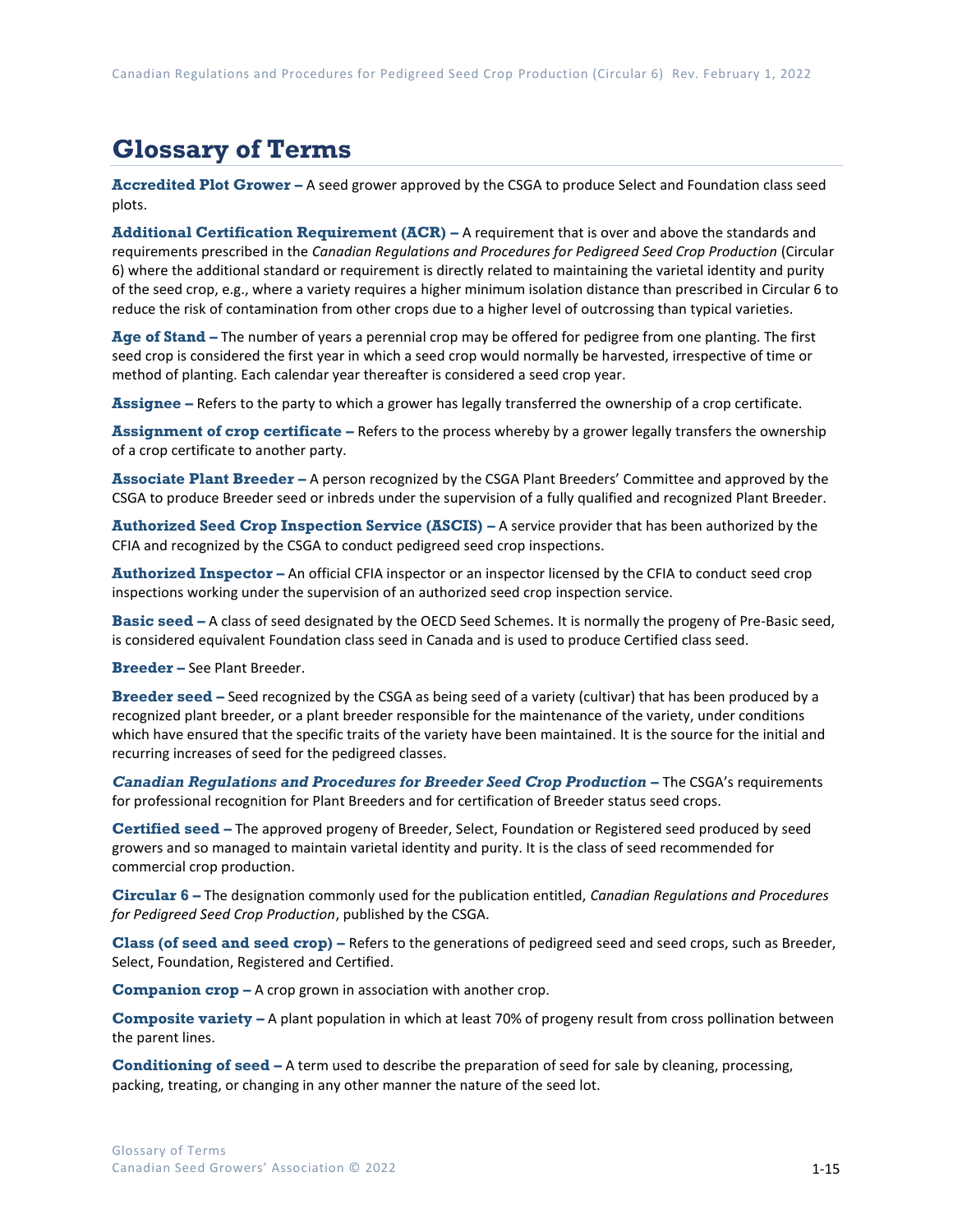**Crop Certificate –** A document issued by the CSGA which certifies that the crops identified have met the CSGA standards for the class of crop designated.

**Crop Kind –** A species of plant listed in Schedule I to the *Seeds Regulations.*

**Cultivar –** A variety of a cultivated crop. See Variety.

**Foundation seed –** The approved progeny of Breeder or Select seed produced by seed growers and so managed to maintain its specific varietal identity and purity.

**Higher Voluntary Requirement (HVR) –** A requirement that is over and above the standards and requirements prescribed in the *Canadian Regulations and Procedures for Pedigreed Seed Crop Production* (Circular 6) where the additional standard or requirement is intended to meet an objective that is not directly related to maintaining the varietal identity and purity of the seed crop, e.g., the post-harvest requirement to have midge tolerant wheat varieties tested to verify the proportion of the refuge (susceptible) variety in the blend to meet the objective of maintaining the viability of the midge tolerance gene.

**Hybrid –** The first generation progeny of a cross between two different plants of the same species often resulting in a plant that is more vigorous and productive than either parent.

**Inbred –** A relatively true breeding strain resulting from several successive generations of controlled selffertilization or back-crossing to a recurrent parent with selection or its equivalent.

**Identity Preserved (IP)** – Programs that segregate commercial crops, usually by variety or group of varieties, for delivery to markets with variety-specific requirements. IP program requirements usually include the planting of Certified seed.

**Inspection (crop)** – The act of inspecting a pedigreed seed crop by an inspector authorized to report to the CSGA on the condition of the seed crop offered for pedigreed status. The inspector reports on varietal impurities, difficult to separate other crop kinds, isolation, objectionable weed content, previous land use and the pedigree of the parent seed planted.

**Inspector –** See Authorized Inspector and Official Inspector.

**Interagency tags –** Labels or tags applied to pedigreed seed that has been controlled by two or more certifying agencies from one country or state to another. Pedigreed seed brought into Canada for resale is usually labelled with Interagency tags.

**Isolation Requirements –** The distance required to isolate pedigreed seed crops from other crops which may be a source of pollen or seed contamination.

**Land use inspection –** An inspection of a non-pedigreed crop to determine the degree of contamination in the crop which may pose a varietal purity problem in a pedigreed seed crop planned to be grown on the same land the following crop season.

**Licensed Seed Crop Inspector (LSCI)** – An individual who has been licensed by the CFIA to conduct pedigreed seed crop inspection for an authorized seed crop inspection service.

**Mechanical purity –** Refers to the degree of freedom of a seed lot from seeds of other crop kinds, weed seeds and inert matter.

**Member: Regular Member of CSGA –** Any person, partnership or organization producing or undertaking the production of pedigreed seed may become a Regular Member of the CSGA by applying for inspection of crops planted with parent seed eligible for certifying and paying the applicable fees.

**Native Plant Certification (NPC) –** A voluntary quality control process provided by the CSGA for native plant seed identification. Although legally separate from pedigreed seed crop certification, similar CSGA documents and procedures are used to verify the origin, of collection or production, of native plant reproductive materials which have not been released as a variety. The CSGA's NPC program documents the identity of plant material and verifies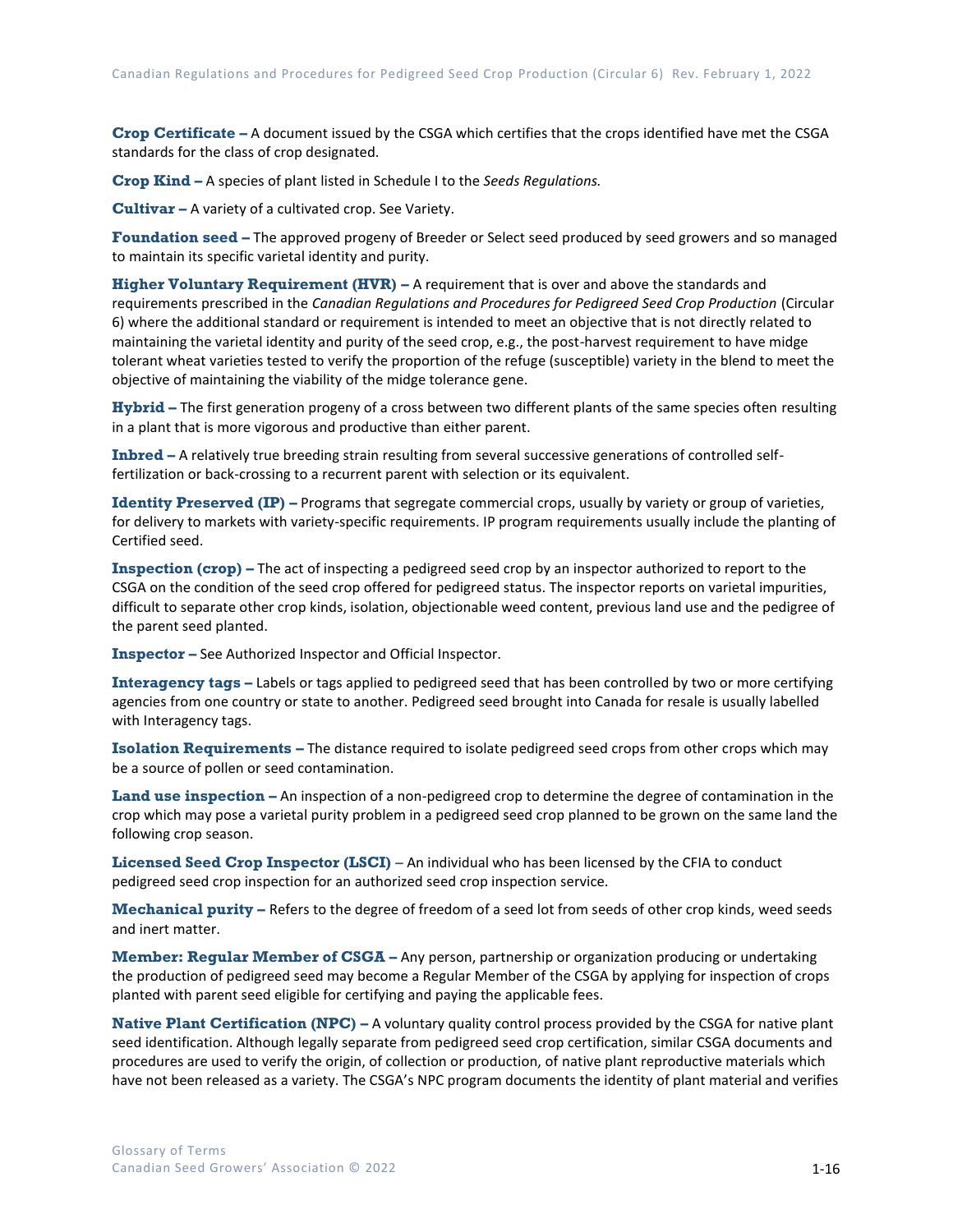that it is from a designated geographic location (Source Identified class) or selected for specific characteristics (Selected class).

**Non-Pedigreed crop –** A crop for which a crop certificate has not been issued or recognized by the CSGA.

**Noxious weed –** A weed or plant that is considered undesirable and so categorized by the *Weed Seeds Order*, a Ministerial order under the *Seeds Act.*

**Official Inspector –** A CFIA employee who is designated under the authority of the *Canadian Food Inspection Agency Act* and authorized to conduct pedigreed seed crop inspections.

**Off type –** Plants in a seed field which deviate in one or more characteristics from the official description of the variety.

**Other crop seed –** One of the four components of a seed purity test, seeds of other crop kinds in the seed sample being tested.

**Parent or stock seed –** Seed used to produce a crop eligible for pedigreed status.

**Partnership –** The CSGA may establish a partnership record for the production of pedigreed seed restricted to those members who are actively participating in a single farm unit and may include contractual employees or shareholders.

**Pedigreed class or status – See Class.** 

**Pedigreed crop –** A crop for which the CSGA, based on a crop inspection report and compliance with all certification requirements, has issued a crop certificate which indicates that the crop has been granted Breeder, Select, Foundation, Registered or Certified crop status.

**Pedigreed seed –** Seed is recognized as having pedigreed status when derived from a pedigreed crop. Seed originating outside of Canada must be certified by an official certifying agency as defined in the *Seeds Regulations* before being considered pedigreed seed in Canada.

**Pedigreed graded seed –** Pedigreed seed meeting the grade requirements of the federal *Seeds Act* as set out in the *Seeds Regulations*.

**Plant Breeder –** For pedigreed seed production, a plant breeder is any person recognized as such by the Plant Breeders' Committee of the CSGA and the CSGA Board of Directors and who is knowledgeable in the principles and practices of plant breeding and related disciplines and engaged in the selection and synthesis of superior varieties, production and maintenance of cultivars true to identity and purity.

**Pollen parent –** The parent that furnishes the pollen which fertilizes the ovules of the seed parent in the production of seed.

**Pre-Basic seed –** An OECD class of pedigreed seed which is considered in Canada as equivalent to Breeder or Select seed and is used for the production of Basic seed or Foundation seed. It is supposed to be labelled with the number of generations it precedes Certified 1<sup>st</sup> generation.

**Pre-Variety Germplasm –** The category of AOSCA certification standards used for the collections and selections of plants, usually perennial native forage grasses, legumes and forbs, that are not sufficiently distinct, uniform or stable to be certified as varieties. In Canada, separate from pedigreed seed crop certification, these standards are used in the CSGA's Native Plant Certification (NPC) program for Source Identified and Selected class seed crop certification.

**Progeny –** Offspring or plants grown from seed.

**Prohibited noxious weed –** A weed or plant that is considered so undesirable that it is categorized as Prohibited Noxious (Class 1) in the *Weed Seeds Order*.

**Referee Inspection –** A separate inspection, completed by an official CFIA inspector where the grower is not satisfied with or disputing a *Seed Crop Inspection Report*.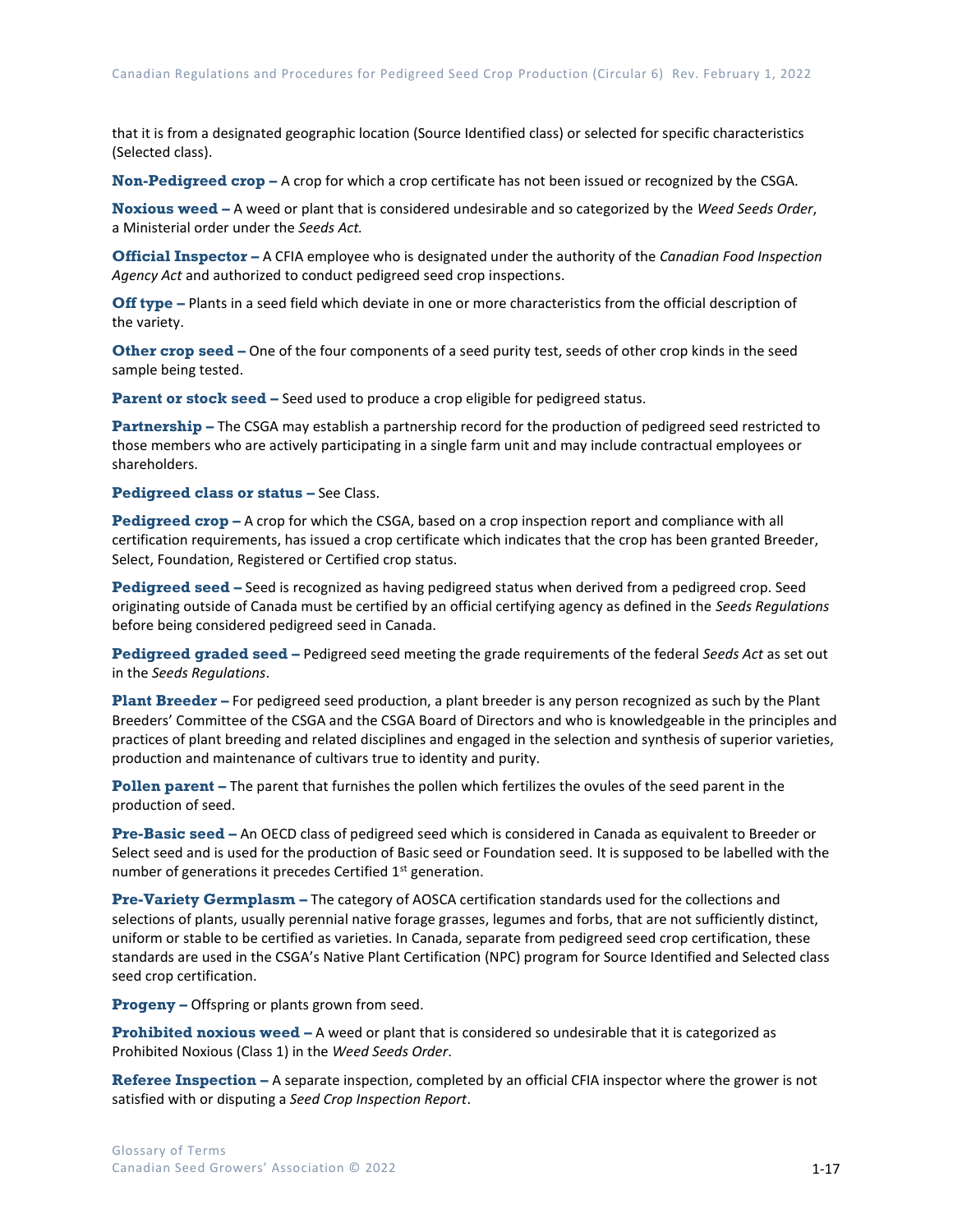**Referee Plant Breeder –** A plant breeder recognized by the CSGA to make decisions on varietal identification of crops.

**Registered seed –** The approved progeny of Breeder, Select or Foundation seed produced by seed growers and so managed to maintain specific varietal identity and purity.

**Re-Inspection –** Inspection of a seed crop by an authorized inspector to verify corrective action taken to improve the status of the seed crop.

**Renovation or rejuvenation –** The process of restoring productivity to plants growing in solid stands by cultivation, fertilization, reseeding, or other methods.

**Responsible Plant Breeder –** The plant breeder or breeding organization that is officially recognized as the maintainer of Breeder seed reference samples and production for a variety.

**Rogues –** Undesirable plants growing in a pedigreed seed crop. May arise as a result of a mutation, intercrossing, mechanical mixtures or cross pollination.

**Roguing –** Process of removing rogues, off-types, other crop kinds and undesirable plants from seed crops.

*Seeds Act* **–** The Canadian legislation that covers the import, export and sale of seed including all pedigreed seed certification. The official version is available from the Government of Canada website.

*Seed Crop Inspection Report* **–** A document completed by the authorized inspector which describes the crop offered for pedigreed status and which is appraised by the CSGA to determine the eligibility of the seed crop for certification.

**Seed grower (pedigreed) –** An applicant for certification of a crop offered for pedigree, grows the crop in accordance with the *Canadian Regulations and Procedures for Pedigreed Seed Crop Production* of the CSGA and who accepts full responsibility for the production and management of the seed crop and all related financial obligations.

**Selected –** The seed certification class of pre-variety germplasm which provides third party assurance of identity, usually for perennial native forage grasses, legumes and forbs produced from selected parent populations with distinctive, identifiable characteristics or potential genetic improvement. Selected class seed labels, issued by the CSGA, identify the name assigned to the selection by the responsible Plant Breeder.

**Select seed –** The approved progeny of Breeder or Select seed produced in a manner by seed growers authorized by the CSGA to maintain its varietal identity and purity. Select seed may be produced from Select seed for a maximum of five multiplications from Breeder seed.

**Select Technical Blend (TB) –** A CSGA category for a specific combination or mixture of seed lots used for the production of composite varieties (e.g. composite canola) or the production of Certified hybrid seed for cereals produced from a mixture of the two parents (e.g. hybrid wheat).

**Source Identified (SI) –** The seed certification class of pre-variety germplasm which provides third party assurance of geographic origin, usually for perennial native forage grasses, legumes and forbs produced from parent populations which have not been selected. Source Identified class seed labels, issued by the CSGA, identify the original geographic location, of the collection or production, that has been declared by the responsible Plant Breeder.

**Stock or parent seed –** Seed used to produce a crop eligible for pedigreed status.

**Strain or line –** A term used to designate a relatively uniform population of plants.

**Variant –** Any seed or plant which (a) is distinct within the variety but occurs naturally within the variety; (b) is stable and predictable with a degree of reliability compared to other varieties of the same kind, within known tolerances; and (c) is described as a variation in the official variety description. It is not an off-type, and only considered an impurity if reported in excess of the acceptable level specified by the responsible Breeder.

**Varietal purity –** Trueness to type or variety.